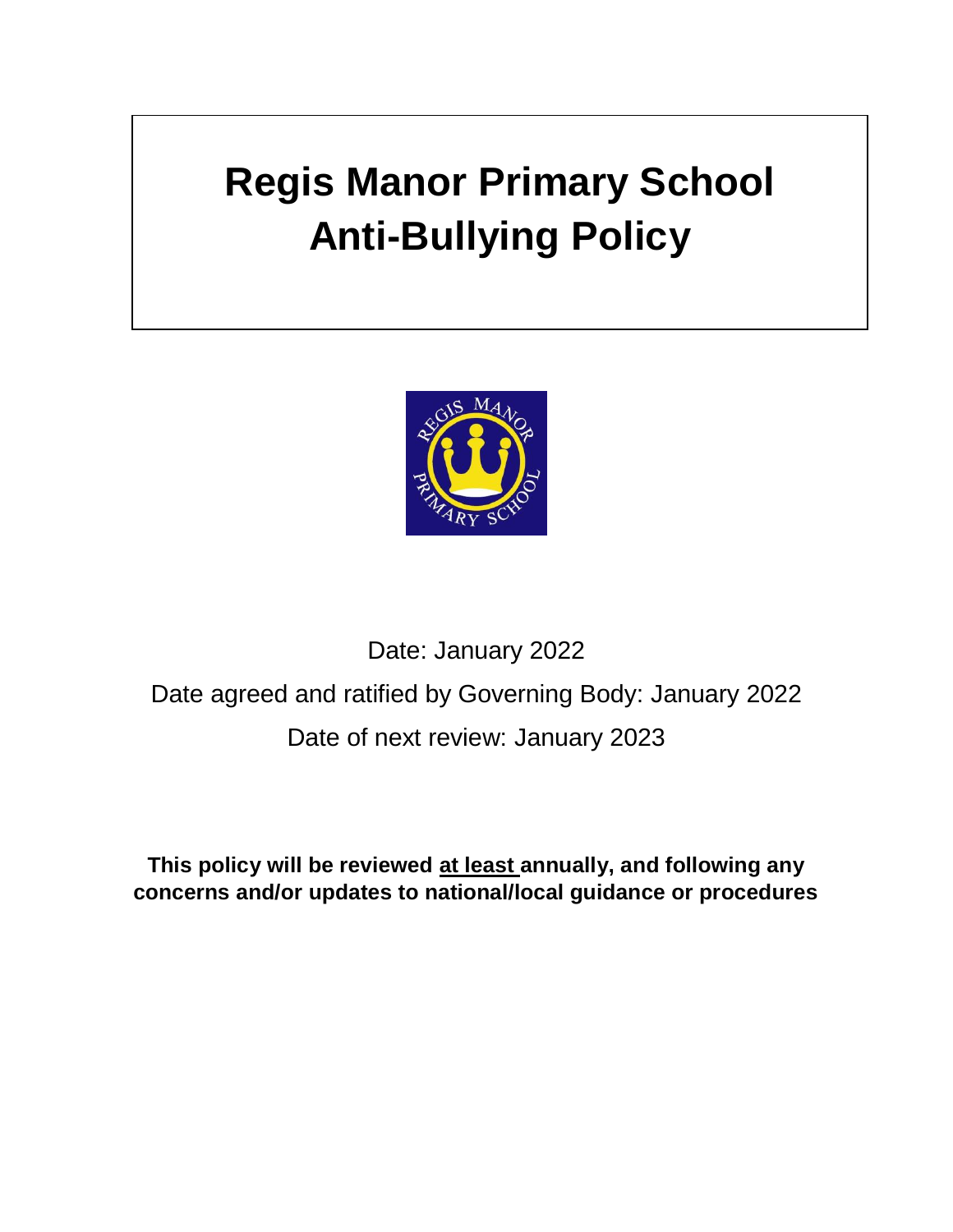## **Regis Manor Primary School Anti-Bullying Policy**

This policy is based on DfE guidance ["Preventing and Tackling Bullying"](about:blank) July 2017 and supporting documents. It also considers the DfE statutory quidance "Keeping Children" [Safe in Education"](https://www.gov.uk/government/publications/keeping-children-safe-in-education--2) 2021 and ['Sexual violence and sexual harassment between children](https://www.gov.uk/government/publications/sexual-violence-and-sexual-harassment-between-children-in-schools-and-colleges)  [in schools and colleges'](https://www.gov.uk/government/publications/sexual-violence-and-sexual-harassment-between-children-in-schools-and-colleges) guidance. The setting has also read Childnet's "Cyberbullying: [Understand, Prevent and Respond: Guidance for Schools"](about:blank).

## **1) Policy objectives:**

- This policy outlines what Regis Manor will do to prevent and tackle all forms of bullying.
- The policy has been adopted with the involvement of the whole school community.
- Regis Manor is committed to developing an anti-bullying culture where the bullying of adults, children or young people is not tolerated in any form.

## **2) Links with other school policies and practices**

- This policy links with several school policies, practices and action plans including:
	- o Behaviour policy
	- o Complaints policy
	- o Safeguarding policy
	- o Online safety and Acceptable Use Policies (AUP)
	- o PSHE/RSE Policy

## **3) Links to legislation**

- There are several pieces of legislation which set out measures and actions for schools in response to bullying, as well as criminal and civil law. These may include (but are not limited to):
	- o The Education and Inspection Act 2006, 2011
	- o The Equality Act 2010
	- o The Children Act 1989
	- o Protection from Harassment Act 1997
	- o The Malicious Communications Act 1988
	- o Public Order Act 1986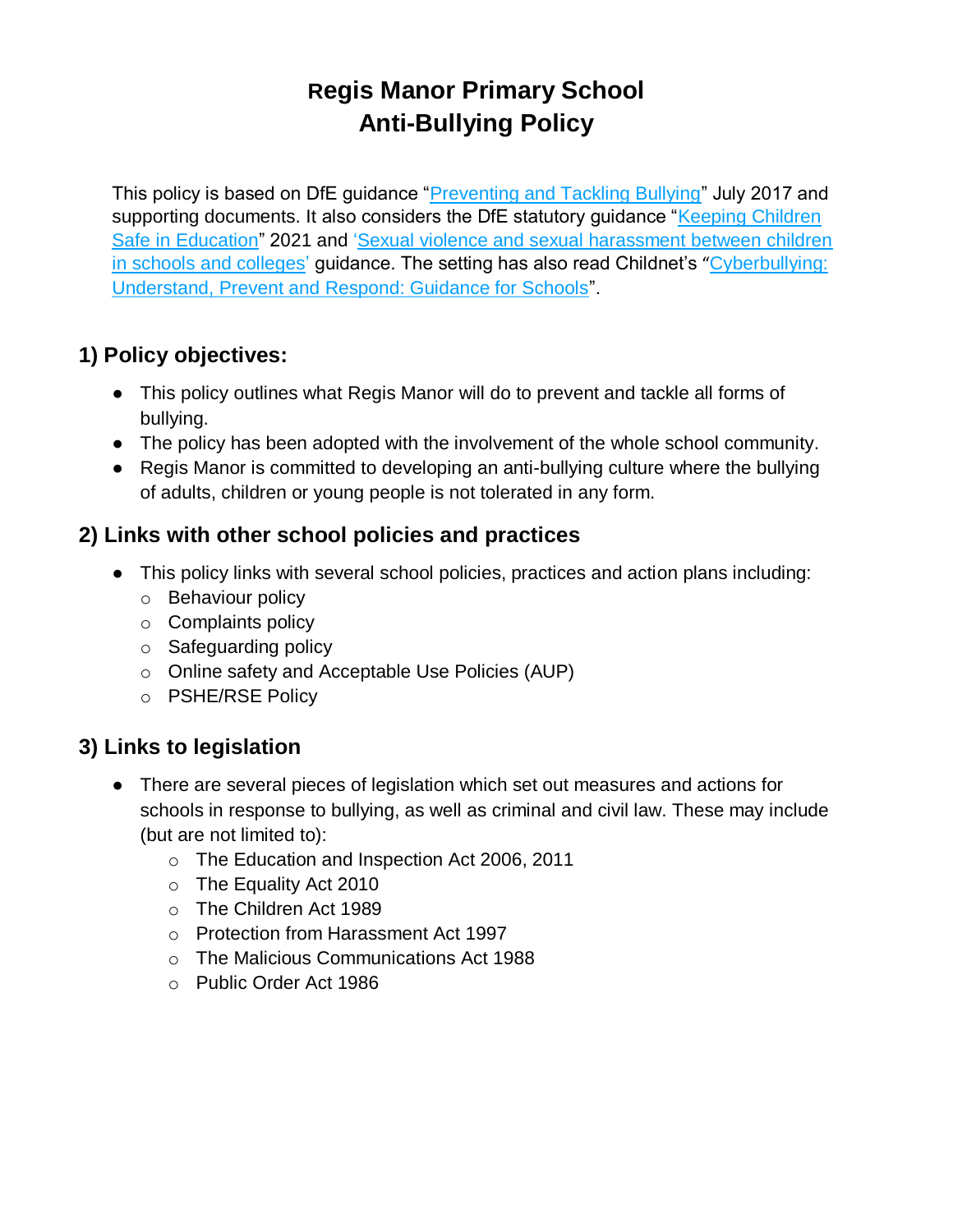## **4) Responsibilities**

- It is the responsibility of:
	- $\circ$  The headteacher to communicate this policy to the school community, to ensure that disciplinary measures are applied fairly, consistently and reasonably, and that a member of the senior leadership team has been identified to take overall responsibility.
	- o Governors to take a lead role in monitoring and reviewing this policy.
	- o All staff, including: governors, senior leadership, teaching and non-teaching staff, to support, uphold and implement this policy accordingly.
	- o Parents/carers to support their children and work in partnership with the school.
	- $\circ$  Pupils to abide by the policy.

## **5) Definition of bullying**

We acknowledge that both friendship problems and bullying behaviour can be upsetting and unpleasant but it is important to distinguish between the two, as the responses to friendship problems will be different to the strategies used to address bullying behaviour. Friendship problems may be an occasional incident where both children disagree and find it difficult to resolve the disagreement without adult help. It is unlikely to be repeated behaviour and may even be accidental, where both children make an effort to resolve the problem. However, we recognise that repeated friendship problems can sometimes lead to bullying behaviour.

#### **Bullying:**

- Bullying can be defined as "*behaviour by an individual or a group, repeated over time that intentionally hurts another individual either physically or emotionally*". (DfE "Preventing and Tackling Bullying", July 2017)
- Bullying can include name calling, taunting, mocking, making offensive comments; kicking; hitting; taking belongings; producing offensive graffiti; gossiping; excluding people from groups and spreading hurtful and untruthful rumours.
- This includes the same unacceptable behaviours expressed online, sometimes called online or cyberbullying. This can include: sending offensive, upsetting and inappropriate messages by phone, text, instant messenger, through gaming, websites, social media sites and apps, and sending offensive or degrading photos or videos.
- Bullying is recognised by the school as being a form of peer on peer abuse. It can be emotionally abusive and can cause severe and adverse effects on children's emotional development.

## **6) Forms and types of bullying covered by this policy**

- Bullying can happen to anyone. This policy covers all types and forms of bullying including:
	- o Bullying related to physical appearance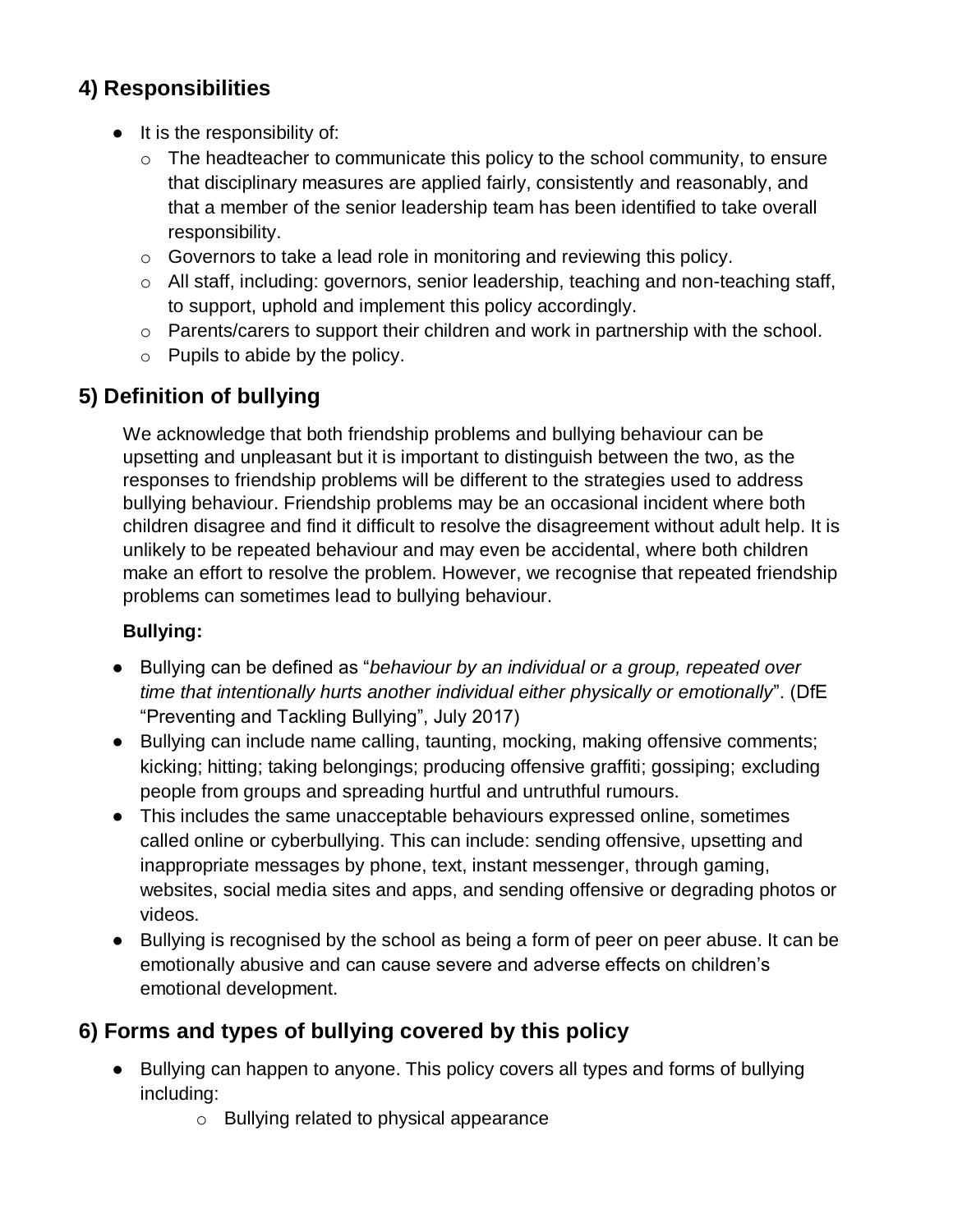- o Bullying of young carers, children in care or otherwise related to home circumstances
- o Bullying related to physical/mental health conditions
- o Physical bullying
- o Emotional bullying
- o Sexual bullying
- o Bullying via technology, known as online or cyberbullying
- o Prejudicial bullying (against people/pupils with protected characteristics):
	- Bullying related to race, religion, faith and belief and for those without faith
	- Bullying related to ethnicity, nationality or culture
	- Bullying related to Special Educational Needs or Disability (SEND)
	- Bullying related to sexual orientation (homophobic/biphobic bullying)
	- Gender based bullying, including transphobic bullying
	- Bullying against teenage parents (pregnancy and maternity under the Equality Act)

#### **Reasons for bullying**

Some reasons why children might bully someone include:

- They think it's fun, or that it makes them popular or cool
- They feel more powerful or important, or they want to get their own way all the time
- They feel insecure or lack confidence or are trying to fit in with a group
- They are fearful of other children's differences
- are jealous of another child
- They are unhappy
- They are copying what they have seen others do before, or what has been done to them.

#### **The Possible Effects of Bullying**

All forms of bullying cause psychological, emotional and physical stress. Each child's response to being bullied is unique, however some signs that may point to a bullying problem are:

- depression and anxiety
- increased feelings of sadness, helplessness, decreased self-esteem and loneliness
- loss of interest in activities they used to enjoy unexplainable injuries lost or destroyed clothing, books, electronics, or jewellery
- frequent headaches or stomach aches, feeling sick or faking illness changes in eating habits, like suddenly skipping meals or binge eating.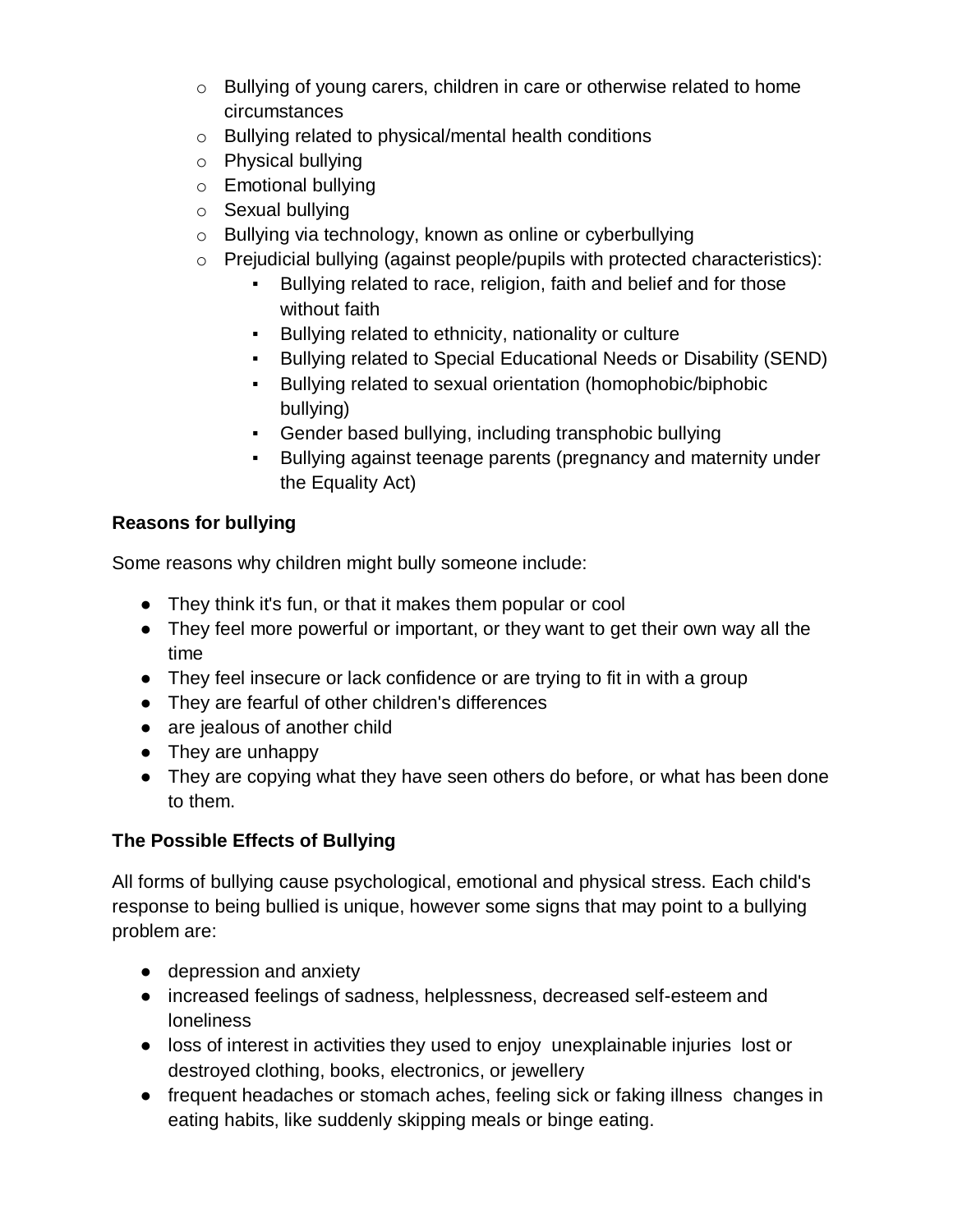- Children may come home from school hungry because they did not eat lunch difficulty sleeping or frequent nightmares
- declining grades, loss of interest in schoolwork or not wanting to go to school
- sudden loss of friends or avoidance of social situations
- self-destructive behaviours such as running away from home, harming themselves, or talking about suicide.

## **7) School ethos**

- Regis Manor recognises that all forms of bullying, especially if left unaddressed, can have a devastating effect on individuals; it can create a barrier to learning and have serious consequences for mental wellbeing.
- By effectively preventing and tackling bullying our school can help to create a safe and disciplined environment, where pupils are able to learn and fulfil their potential.

#### ● *Our Community***:**

- o Monitors and reviews our anti-bullying policy and practice on a regular basis.
- o Supports staff to promote positive relationships to help prevent bullying.
- o Recognises that some members of our community may be more vulnerable to bullying and its impact than others; this may include children with SEND. Being aware of this will help us to develop effective strategies to prevent bullying from happening and provide appropriate support, if required.
- o Will intervene by identifying and tackling bullying behaviour appropriately and promptly.
- o Ensures our pupils are aware that bullying concerns will be dealt with sensitively and effectively; that everyone should feel safe to learn and abide by the antibullying policy.
- o Requires all members of the community to work with the school to uphold the anti-bullying policy.
- o Recognises the potential impact of bullying on the wider family of those affected so will work in partnership with parents/carers regarding all reported bullying concerns and will seek to keep them informed at all stages.
- o Will deal promptly with grievances regarding the school response to bullying in line with our complaints policy
- o Seeks to learn from good anti-bullying practice elsewhere.
- o Utilises support from the Local Authority and other relevant organisations when appropriate.

## **8) Responding to bullying**

• The following steps may be taken when dealing with all incidents of bullying reported to the school: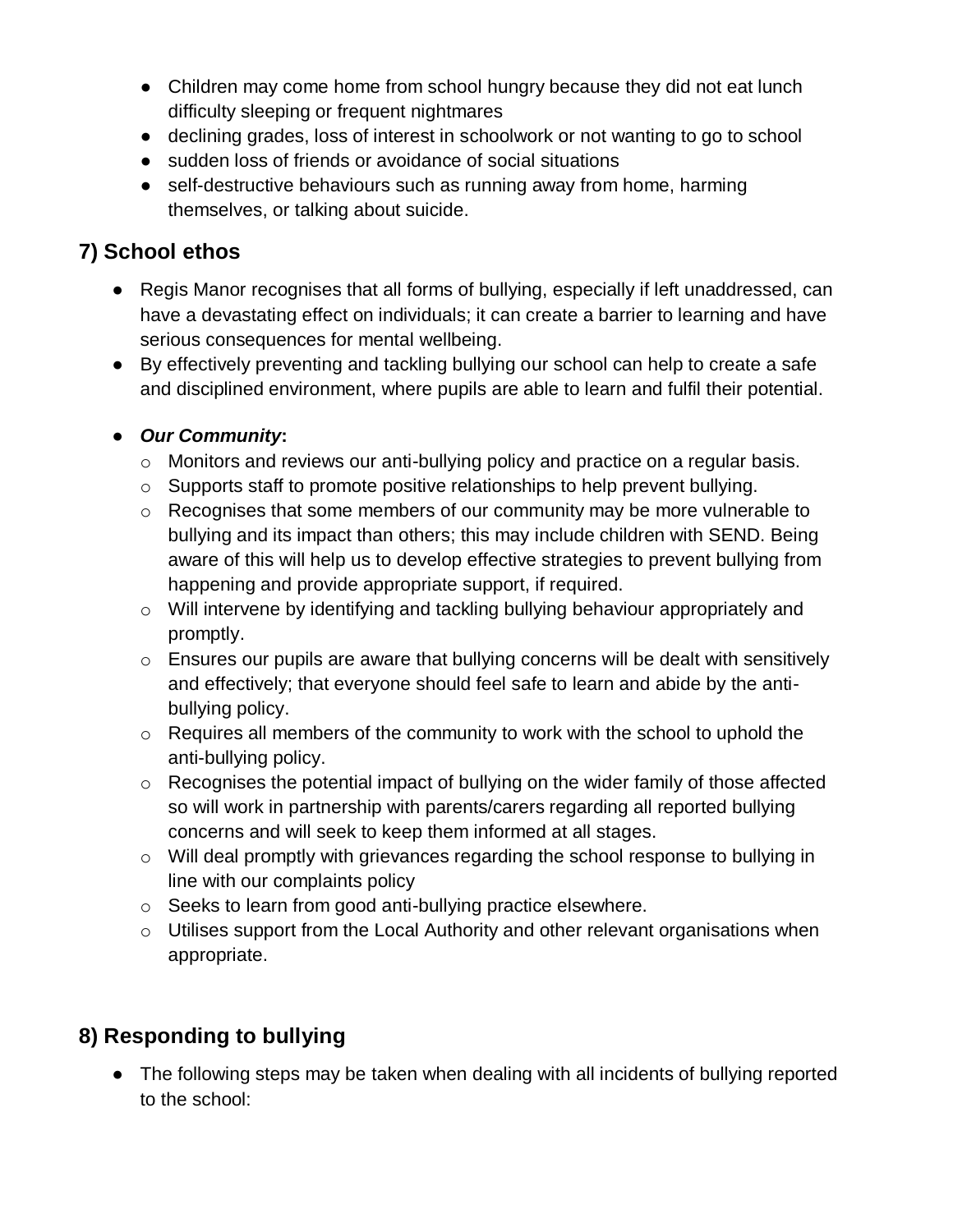- $\circ$  If bullying is suspected or reported, the incident will be dealt with immediately by the member of staff who has been approached or witnessed the concern.
- $\circ$  The school will provide appropriate support for the person being bullied making sure they are not at risk of immediate harm and will involve them in any decisionmaking, as appropriate.
- $\circ$  The Head of School/Deputy Headteacher or another member of leadership staff will interview all parties involved.
- $\circ$  The DSL will be informed of all bullying issues where there are safeguarding concerns.
- o The school will speak with and inform other staff members, where appropriate.
- o The school will ensure parents/carers are kept informed about the concern and action taken, as appropriate and in line with child protection and confidentiality policies.
- $\circ$  Sanctions, as identified within the school behaviour policy, and support will be implemented in consultation with all parties concerned.
- $\circ$  If necessary, other agencies may be consulted or involved, such as the police, if a criminal offence has been committed, or other local services including early help or children's social care, if a child is felt to be at risk of significant harm.
- o Where the bullying of or by pupils takes place off school site or outside of normal school hours (including cyberbullying), the school will ensure that the concern is fully investigated. If required, the DSL will collaborate with other schools. Appropriate action will be taken, including providing support and implementing sanctions in school in accordance with this policy and the school's behaviour policy.
- o A clear and precise account of bullying incidents will be recorded by the school in accordance with existing procedures. This will include recording appropriate details regarding decisions and action taken.

## *Cyberbullying*

- When responding to cyberbullying concerns, the school will:
	- o Act as soon as an incident has been reported or identified.
	- o Provide appropriate support for the person who has been cyberbullied and work with the person who has carried out the bullying to ensure that it does not happen again.
	- o Encourage the person being bullied to keep any evidence (screenshots) of the bullying activity to assist any investigation.
	- $\circ$  Take all available steps where possible to identify the person responsible. This may include:
		- looking at use of the school systems;
		- **•** identifying and interviewing possible witnesses;
		- Contacting the service provider and the police, if necessary.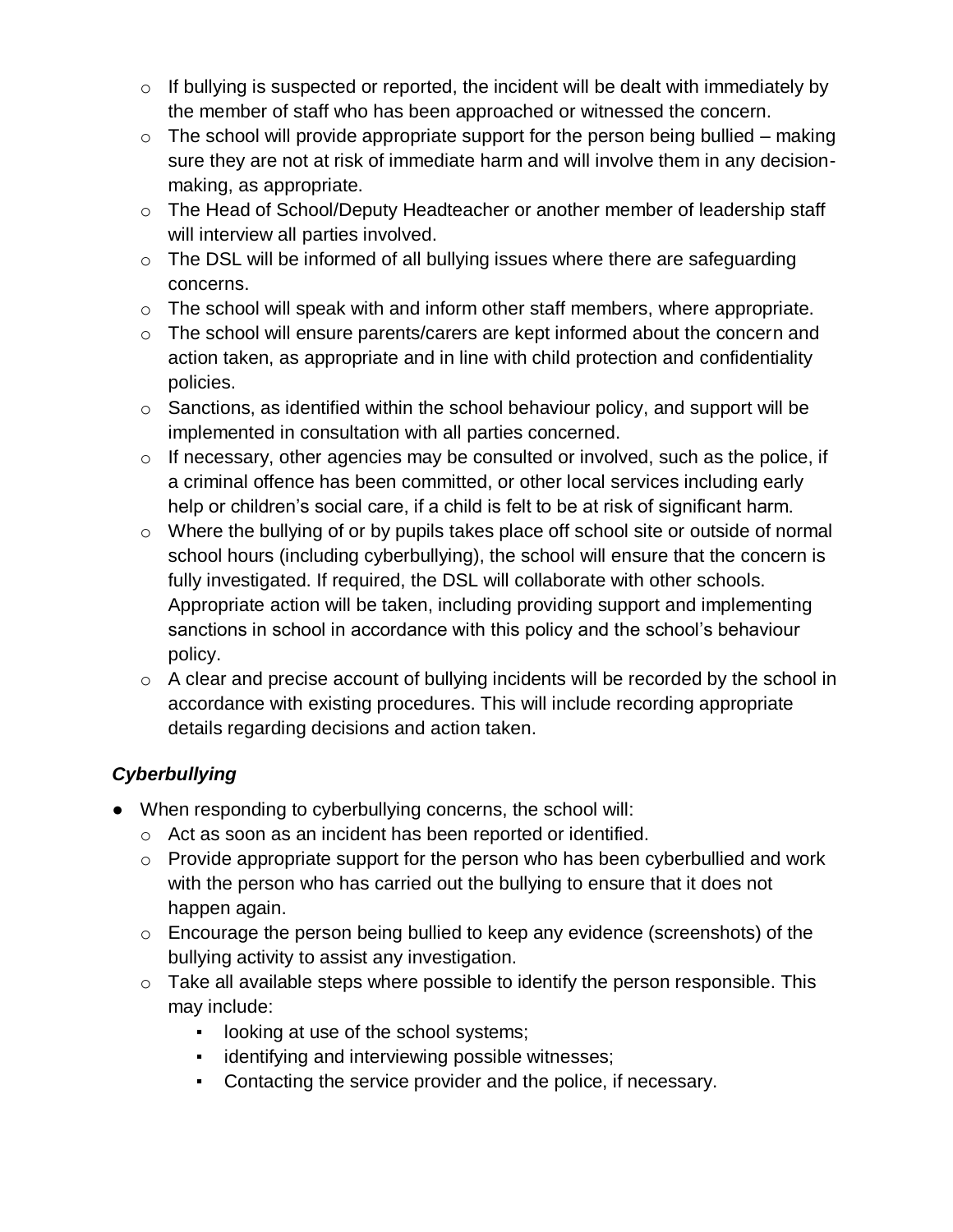- $\circ$  Work with the individuals and online service providers to prevent the incident from spreading and assist in removing offensive or upsetting material from circulation. This may include:
	- Support reports to a service provider to remove content if those involved are unable to be identified or if those involved refuse to or are unable to delete content.
	- Confiscating and searching pupils' electronic devices, such as mobile phones, in accordance with the law
	- Requesting the deletion of locally-held content and content posted online if they contravene school behavioural policies.
- o Ensure that sanctions are applied to the person responsible for the cyberbullying; the school will take steps to change the attitude and behaviour of the bully, as well as ensuring access to any additional help that they may need.
- $\circ$  Inform the police if a criminal offence has been committed.
- o Provide information to staff and pupils regarding steps they can take to protect themselves online. This may include:
	- advising those targeted not to retaliate or reply;
	- providing advice on blocking or removing people from contact lists;
	- helping those involved to think carefully about what private information they may have in the public domain.

#### *Supporting pupils*

- *Pupils who have been bullied will be supported by:*
	- o Reassuring the pupil and providing continuous pastoral support.
	- $\circ$  Offering an immediate opportunity to discuss the experience with their teacher, the designated safeguarding lead, or a member of staff of their choice.
	- o Being advised to keep a record of the bullying as evidence and discuss how respond to concerns and build resilience as appropriate.
	- o Working towards restoring self-esteem and confidence.
	- $\circ$  Providing ongoing support; this may include: working and speaking with staff, offering formal counselling, engaging with parents and carers.
	- o Where necessary, working with the wider community and local/national organisations to provide further or specialist advice and guidance; this could include support through Early Help or Specialist Children's Services, or support through the Children and Young People's Mental Health Service (CYPMHS).
- *Pupils who have perpetrated bullying will be helped by:*
	- o Discussing what happened, establishing the concern and the need to change.
	- o Informing parents/carers to help change the attitude and behaviour of the child.
	- o Providing appropriate education and support regarding their behaviour or actions.
	- o If online, requesting that content be removed and reporting accounts/content to service provider.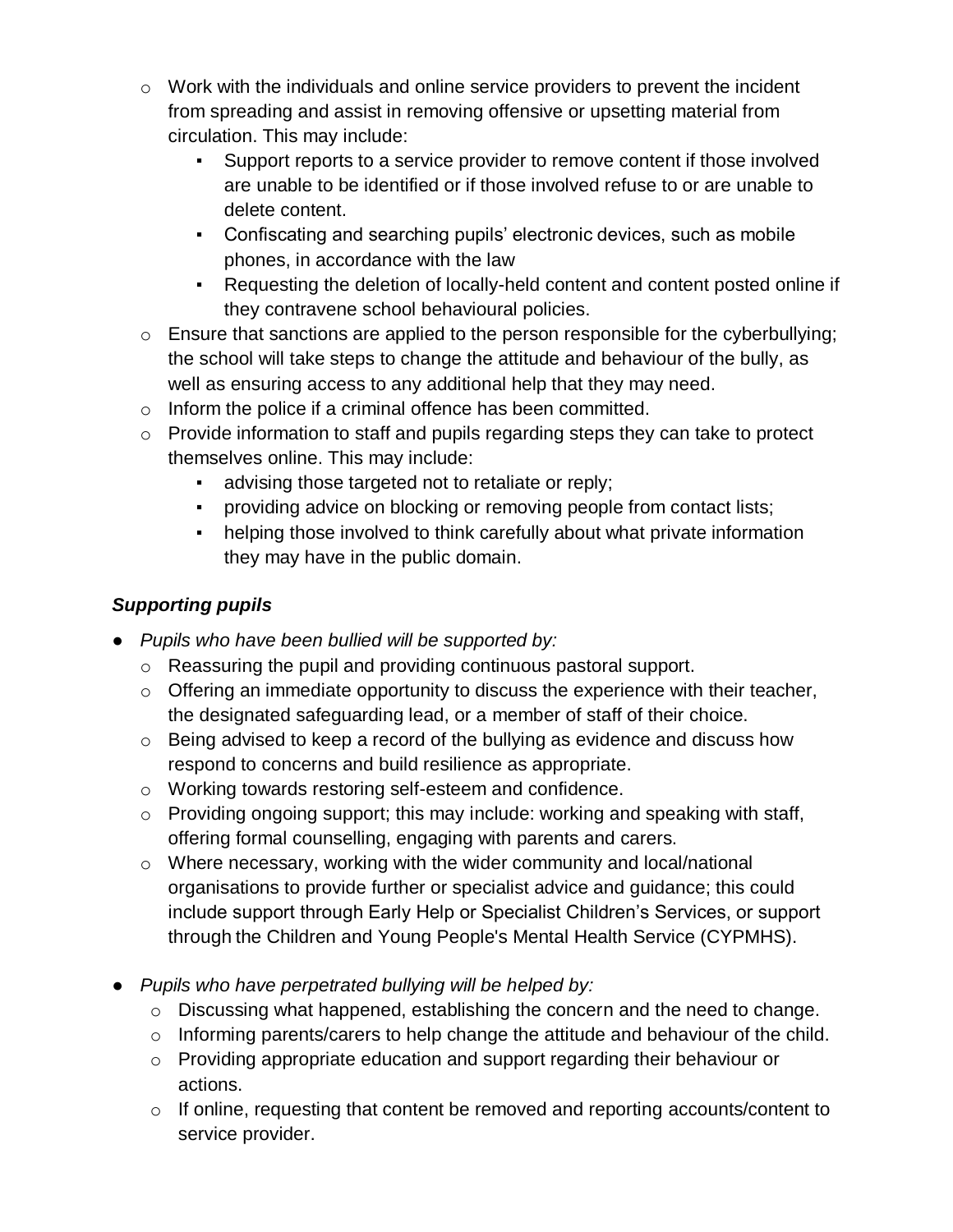- $\circ$  Sanctioning, in line with school behaviour/discipline policy; this may include official warnings, detentions, removal of privileges (including online access when encountering cyberbullying concerns), and fixed-term or permanent exclusions.
- o Where necessary, working with the wider community and local/national organisations to provide further or specialist advice and guidance; this may include involvement from the Police or referrals to Early Help, Specialist Children's Services, or the Children and Young People's Mental Health Service (CYPMHS).

#### **Supporting adults**

- Our school takes measures to prevent and tackle bullying among pupils; however, it is equally important to recognise that bullying of adults, including staff and parents, whether by pupils, parents or other staff members, is unacceptable.
- *Adults who have been bullied or affected will be supported by:*
	- $\circ$  Offering an immediate opportunity to discuss the concern with the designated safeguarding lead, a senior member of staff and/or the headteacher.
	- o Advising them to keep a record of the bullying as evidence and discuss how to respond to concerns and build resilience, as appropriate.
	- o Where the bullying takes place off school site or outside of normal school hours (including online), the school will still investigate the concern and ensure that appropriate action is taken in accordance with the schools' behaviour and discipline policy.
	- o Reporting offensive or upsetting content and/or accounts to the service provider, where the bullying has occurred online.
	- o Reassuring and offering appropriate support.
	- o Working with the wider community and local/national organisations to provide further or specialist advice and guidance.
- *Adults who have perpetrated the bullying will be helped by:*
	- o Discussing what happened with a senior member of staff and/or the headteacher to establish the concern.
	- o Establishing whether a legitimate grievance or concern has been raised and signposting to the school's official complaints procedures.
	- o If online, requesting that content be removed.
	- o Instigating disciplinary, civil or legal action as appropriate or required.

## **9) Preventing bullying**

#### *Environment*

● The whole school community will: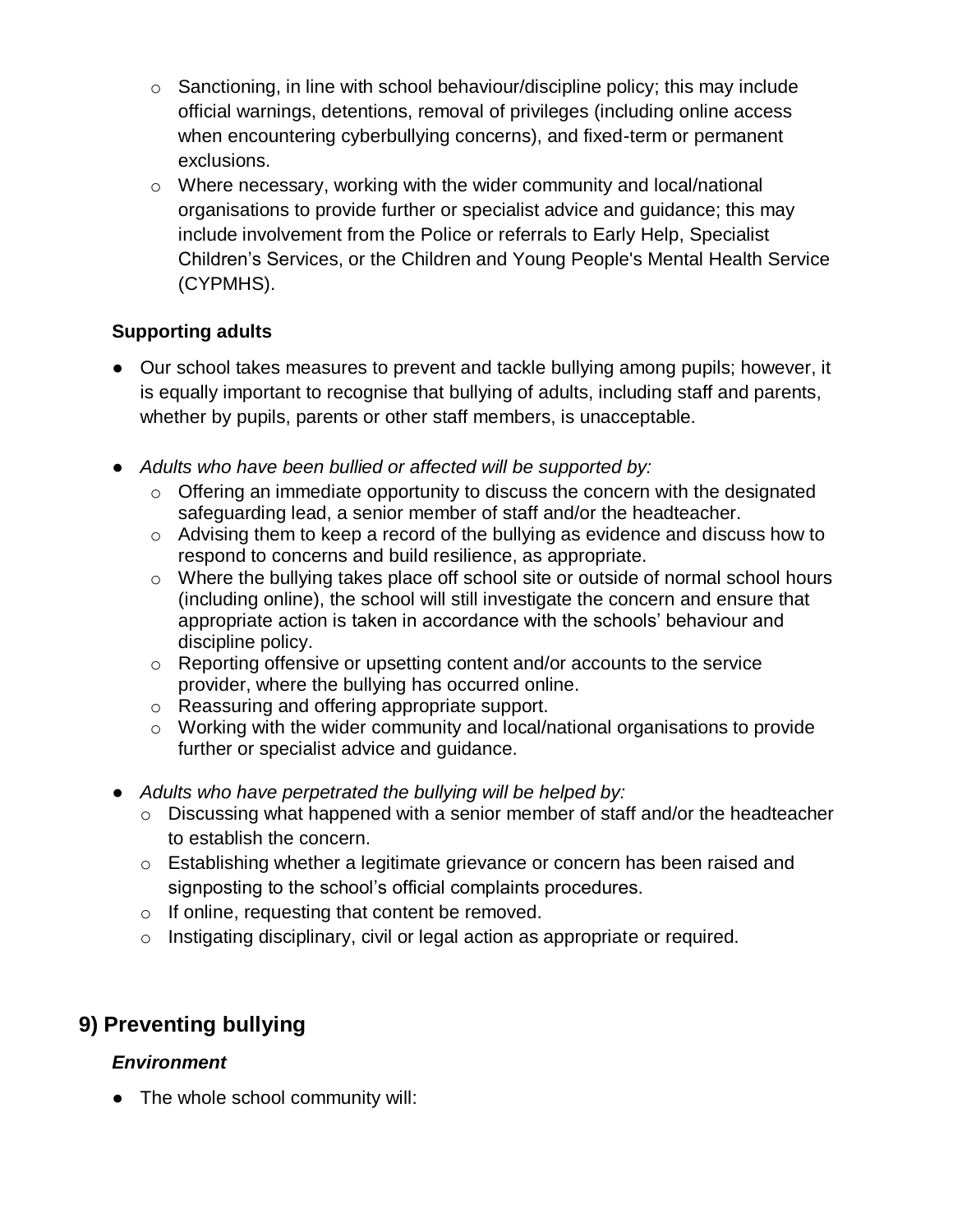- $\circ$  Create and support an inclusive environment which promotes a culture of mutual respect, consideration and care for others, which will be upheld by all.
- o Recognise that bullying can be perpetrated or experienced by any member of the community, including adults and children (peer on peer abuse).
- o Recognises the potential for children with SEN and disabilities to be disproportionately impacted by bullying and will implement additional pastoral support as required.
- o Openly discuss differences between people that could motivate bullying, such as: children with different family situations, such as looked after children or those with caring responsibilities, religion, ethnicity, disability, gender, sexuality or appearance related difference.
- o Challenge practice and language (including 'banter') which does not uphold the school values of tolerance, non-discrimination and respect towards others.
- o Be encouraged to use technology, especially mobile phones and social media, positively and responsibly.
- $\circ$  Work with staff, the wider community and outside agencies to prevent and tackle concerns including all forms of prejudice-driven bullying.
- o Actively create "safe spaces" for vulnerable children and young people.
- o Celebrate success and achievements to promote and build a positive school ethos.

#### *Policy and Support*

- The whole school community will:
	- $\circ$  Provide a range of approaches for pupils, staff and parents/carers to access support and report concerns.
	- o Regularly update and evaluate our practice to consider the developments of technology and provide up-to-date advice and education to all members of the community regarding positive online behaviour.
	- $\circ$  Take appropriate, proportionate and reasonable action, in line with existing school policies, for any bullying brought to the schools' attention, which involves or effects pupils, even when they are not on school premises; for example, when using school transport or online, etc.
	- $\circ$  Implement appropriate disciplinary sanctions; the consequences of bullying will reflect the seriousness of the incident, so that others see that bullying is unacceptable.
	- $\circ$  Use a variety of techniques to resolve the issues between those who bully, and those who have been bullied.

#### *Education and Training*

- The school community will:
	- o Train all staff, including: teaching staff, support staff (e.g. administration staff, lunchtime support staff and site support staff) and pastoral staff, to identify all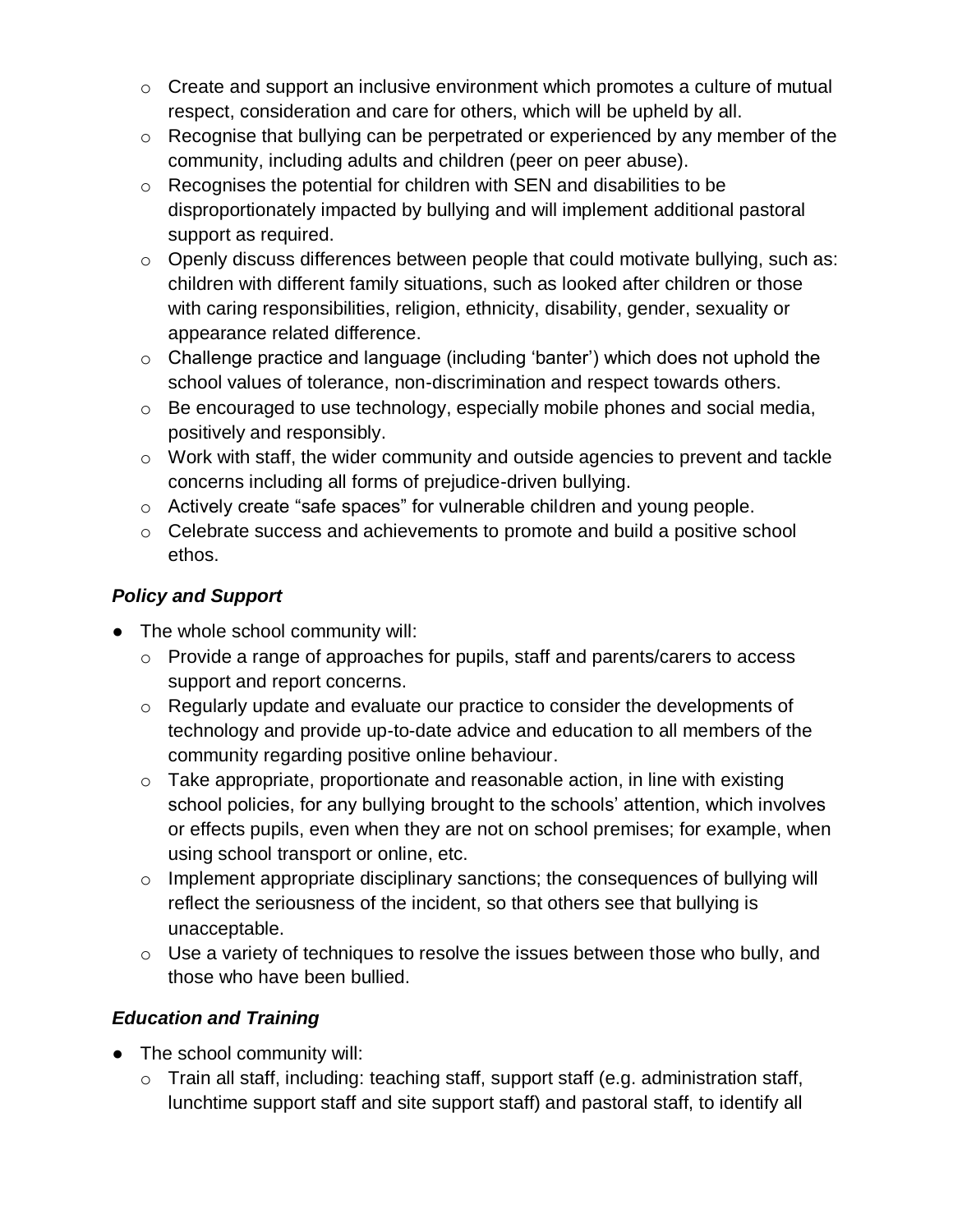forms of bullying and take appropriate action, following the school's policy and procedures, including recording and reporting incidents.

- $\circ$  Consider a range of opportunities and approaches for addressing bullying throughout the curriculum and other activities, such as: through displays, assemblies, peer support, the school/student council, etc.
- $\circ$  Collaborate with other local educational settings as appropriate, and during key times of the year, for example during transition.
- o Ensure anti-bullying has a high profile throughout the year, reinforced through key opportunities such as anti-bullying week
- o Provide systematic opportunities to develop pupils' social and emotional skills, including building their resilience and self-esteem.

## **10) Involvement of pupils**

- *We will:* 
	- $\circ$  Involve pupils in policy writing and decision making, to ensure that they understand the school's approach and are clear about the part they play in preventing bullying.
	- o Regularly canvas children and young people's views on the extent and nature of bullying.
	- $\circ$  Ensure that all pupils know how to express worries and anxieties about bullying.
	- $\circ$  Ensure that all pupils are aware of the range of sanctions which may be applied against those engaging in bullying.
	- o Involve pupils in anti-bullying campaigns in schools and embedded messages in the wider school curriculum.
	- o Utilise pupil voice in providing pupil led education and support
	- o Publicise the details of internal support, as well as external helplines and websites.
	- $\circ$  Offer support to pupils who have been bullied and to those who are bullying to address the problems they have.

## **11) Involvement and liaison with parents and carers**

- *We will:* 
	- o Take steps to involve parents and carers in develop policies and procedures, to ensure they are aware that the school does not tolerate any form of bullying.
	- o Make sure that key information about bullying (including policies and named points of contact) is available to parents/carers in a variety of formats, including via the school website
	- o Ensure all parents/carers know who to contact if they are worried about bullying and where to access independent advice.
	- o Work with all parents/carers and the local community to address issues beyond the school gates that give rise to bullying.
	- $\circ$  Ensure that parents work with the school to role model positive behaviour for pupils, both on and offline.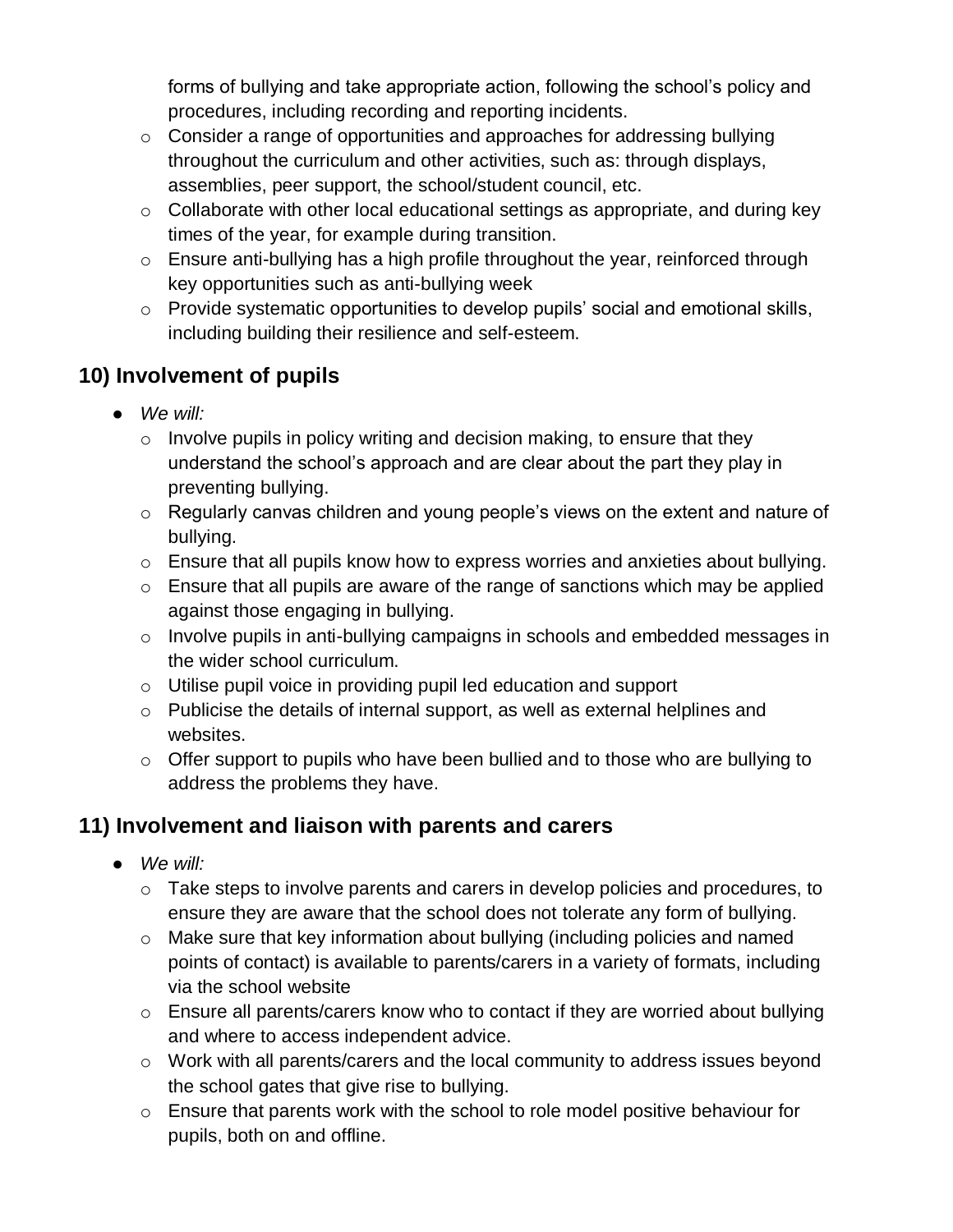o Ensure all parents/carers know about our complaints procedure and how to use it effectively, to raise concerns in an appropriate manner.

## **12) Monitoring and review: putting policy into practice**

- The school will ensure that they regularly monitor and evaluate mechanisms to ensure that the policy is being consistently applied.
- Any issues identified will be incorporated into the school's action planning.
- The headteacher will be informed of bullying concerns, as appropriate.
- The named Governor for bullying will report on a regular basis to the governing body on incidents of bullying, including outcomes.

## **13) Useful links and supporting organisations**

- Anti-Bullying Alliance: [www.anti-bullyingalliance.org.uk](http://www.anti-bullyingalliance.org.uk/)
- Childline: [www.childline.org.uk](http://www.childline.org.uk/)
- Family Lives: [www.familylives.org.uk](http://www.familylives.org.uk/)
- Kidscape: [www.kidscape.org.uk](http://www.kidscape.org.uk/)
- MindEd: [www.minded.org.uk](http://www.minded.org.uk/)
- NSPCC: [www.nspcc.org.uk](http://www.nspcc.org.uk/)
- The BIG Award: [www.bullyinginterventiongroup.co.uk/index.php](https://www.bullyinginterventiongroup.co.uk/index.php)
- PSHE Association: [www.pshe-association.org.uk](http://www.pshe-association.org.uk/)
- Restorative Justice Council: [www.restorativejustice.org.uk](http://www.restorativejustice.org.uk/)
- The Diana Award: [www.diana-award.org.uk](http://www.diana-award.org.uk/)
- Victim Support: [www.victimsupport.org.uk](http://www.victimsupport.org.uk/)
- Young Minds: [www.youngminds.org.uk](http://www.youngminds.org.uk/)
- Young Carers: [www.youngcarers.net](http://www.youngcarers.net/)
- The Restorative Justice Council: [www.restorativejustice.org.uk/restorative-practice](http://www.restorativejustice.org.uk/restorative-practice-schools)[schools](http://www.restorativejustice.org.uk/restorative-practice-schools)

## **SEND**

- Changing Faces: [www.changingfaces.org.uk](http://www.changingfaces.org.uk/)
- Mencap: [www.mencap.org.uk](http://www.mencap.org.uk/)
- Anti-Bullying Alliance Cyberbullying and children and young people with SEN and disabilities: [www.cafamily.org.uk/media/750755/cyberbullying\\_and\\_send\\_-](http://www.cafamily.org.uk/media/750755/cyberbullying_and_send_-_module_final.pdf) [\\_module\\_final.pdf](http://www.cafamily.org.uk/media/750755/cyberbullying_and_send_-_module_final.pdf)
- DfE: SEND code of practice: [www.gov.uk/government/publications/send-code-of](https://www.gov.uk/government/publications/send-code-of-practice-0-to-25)[practice-0-to-25](https://www.gov.uk/government/publications/send-code-of-practice-0-to-25)

## **Cyberbullying**

- Childnet: [www.childnet.com](http://www.childnet.com/)
- Internet Watch Foundation: [www.iwf.org.uk](http://www.iwf.org.uk/)
- Think U Know: [www.thinkuknow.co.uk](http://www.thinkuknow.co.uk/)
- UK Safer Internet Centre: [www.saferinternet.org.uk](http://www.saferinternet.org.uk/)